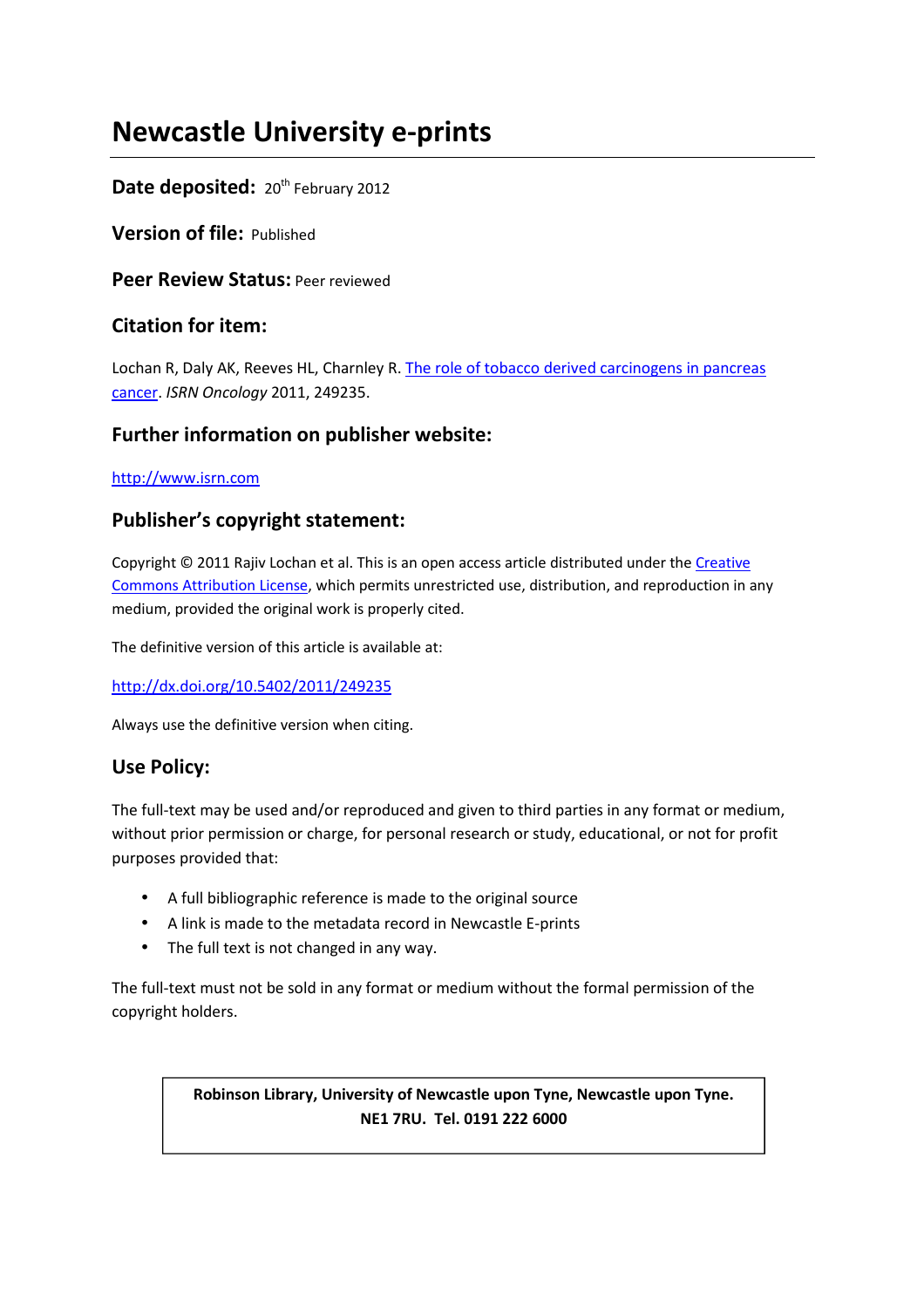# *Review Article* The Role of Tobacco-Derived Carcinogens in Pancreas Cancer

## Rajiv Lochan,<sup>1</sup> Helen L. Reeves,<sup>2</sup> Anne K. Daly,<sup>3</sup> and Richard M. Charnley<sup>1</sup>

*<sup>1</sup>Hepato-Pancreato-Biliary Unit, Department of Surgery, Freeman Hospital,*

*Newcastle upon Tyne NE7 7DN, UK*

*<sup>2</sup>Northern Institute for Cancer Research, Newcastle University, Newcastle upon Tyne NE2 4HH, UK*

*3 Institute of Cellular Medicine, Newcastle University, Newcastle upon Tyne NE2 4HH, UK*

Correspondence should be addressed to Richard M. Charnley, richard.charnley@nuth.nhs.uk

Received 21 April 2011; Accepted 14 May 2011

Academic Editor: M. Talieri

Copyright © 2011 Rajiv Lochan et al. This is an open access article distributed under the Creative Commons Attribution License, which permits unrestricted use, distribution, and reproduction in any medium, provided the original work is properly cited.

The extremely poor outcome from pancreas cancer is well known. However, its aetiology less well appreciated, and the molecular mechanisms underlying this are poorly understood. Tobacco usage is one of the strongest risk factors for this disease, and this is a completely avoidable hazard. In addition, there are well described hereditary diseases which predispose, and familial pancreas cancer. We have sought here to summarise the role of tobacco-derived carcinogens and the mode of their tumorigenic action on the pancreas. There is compelling evidence from animal and human studies (laboratory including cell line studies and epidemiologic) that tobacco derived carcinogens cause pancreas cancer. However, the manner in which they do so is not entirely apparent. There is also compelling evidence that synergism with genetic and other life-style factors—like diet obesity—results in a multifactorial causation of the disease. Ascertaining the role of tobacco carcinogens in the development of this cancer and their interaction with other risk factors will enable novel therapeutic and preventative strategies to improve outcome from this appalling malignancy.

### 1. Introduction

Adenocarcinoma of the pancreas is a devastating disease, and only a small proportion of sufferers achieve an attempt at curative surgical treatment which leads to a median survival of about 12 months [1]. In spite of advances in surgical technology, perioperative care, and adjuvant treatments the improvement in outcome from this disease has been minimal. Improving survival could be the result of an understanding of the biology of the cancer, and its risk factors with a view to detecting it early—possibly in high-risk individuals with secondary prevention strategies in selected patients and also devising novel modes of interfering with its initiation and progression.

There have been numerous lines of evidence implicating tobacco smoking as a risk factor for pancreatic cancer and this has been well recognised in the field of pancreatology. Realisation of this in the wider healthcare community, however, had been limited until the publication of the 2004 US Surgeon General's report on health consequences of Smoking [2]. Tobacco usage is the single largest preventable cause of disability disease and death in the developed world and probably also plays a great role in morbidity and mortality amongst people within the developing world.

A recent meta-analysis [3] demonstrated the significant strength of the association between cigarette smoking and pancreas cancer and calculated that the population attributable risk secondary to tobacco use for the malignancy was about 20%. Genetic factors play a role in about 10% of incident cases. However, the exact etiological cause for the vast majority of these cancers continues to remain speculative.

Tobacco smoking is the strongest risk factor for pancreas cancer, but the mechanism of disease causation has not been elucidated although the various steps in the sequence of development of the malignancy have been described beginning from PAN-IN 1 to invasive adenocarcinoma [4]. On a background of this recent meta-analysis summarising the evidence linking tobacco use with pancreatic cancer, we have reviewed the available laboratory and experimental data, providing a summary of the current knowledge of tobacco-driven pancreas carcinogenesis.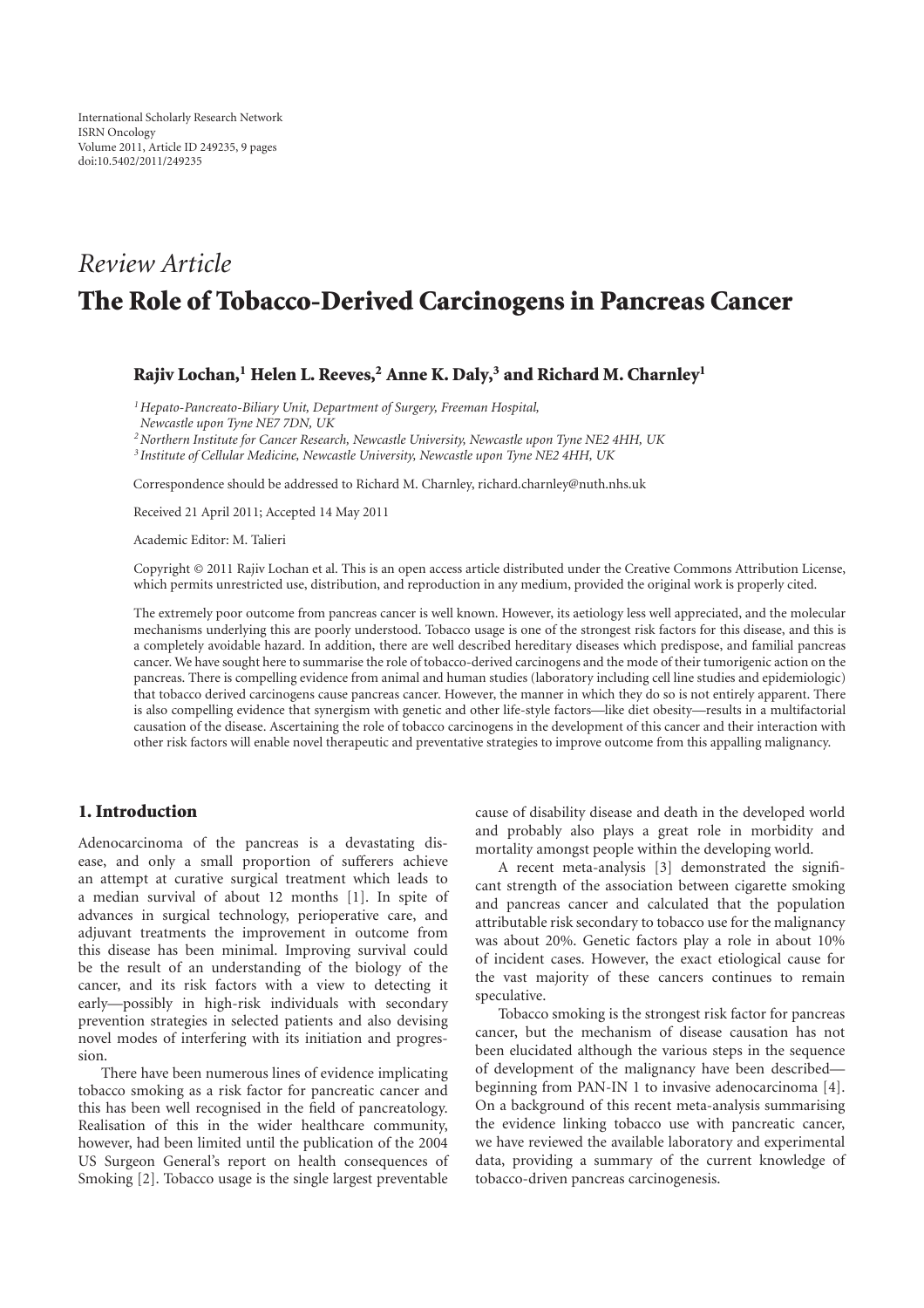## 2. Search Methods

Established medical databases including PUBMED, MED-LINE, SCOPUS, and INDEX MEDICUS were searched for a variety of different combination of the terms *pancreas, pancreatic, cancer, adenocarcinoma, tobacco, use, smoking, and carcinogens* to identify peer-reviewed publications exploring the relationship between tobacco smoking and pancreas cancer. After excluding duplicate results, a total of 235 publications were initially identified. They were subjected to careful scrutiny and we excluded case-control, cohort studies and other cross-sectional/longitudinal studies published up until 2008. This was due to an excellent and comprehensive meta-analysis summarising the epidemiology of tobacco use and pancreas cancer (vide supra) published in 2008. All publications dedicated to laboratory, experimental and clinical consequences of tobacco carcinogen effect on the pancreas or development of pancreas cancer were identified and the full-text was carefully scrutinised. We also examined epidemiological papers published after 2008. Thus for the purposes of this paper 115 publications were reviewed in detail.

### 3. Review

Nicotine is the major psychoactive substance in tobacco and is responsible for tobacco dependence and addiction. It is thought to induce a euphoric state in users by the activation of the mesolimbic dopaminergic reward system in the nucleus accumbens of the brain [5], and this may be related to the highly addictive properties of the drug [6].

Individuals have genetically based differences in their ability to metabolize nicotine as well as genetic differences in the psychological reward pathways that may influence individual response to smoking initiation, dependence, addiction and cessation. While nicotine itself has some cancer-promoting abilities which we will discuss later, most of the health consequences of tobacco use are secondary to the other chemicals within it. Some are nicotine metabolites, whilst the others are unrelated.

*3.1. Tobacco-Derived Carcinogens.* Tobacco smoke contains 4000 compounds and 50 carcinogens as compared to 3000 compounds and 30 carcinogens in processed unburnt tobacco [7]. Both mainstream and sidestream smoke are harmful and have differing proportions of carcinogens. These carcinogens include polynuclear aromatic hydrocarbons (PAH), tobacco-specific nitrosamines (TSNA), aromatic amines, aza-arenes, and aldehydes, other organic compounds like benzene, inorganic compounds like hydrazine, and various metals [8] (reviewed by Hecht and Hoffmann). Seven compounds have been identified in the family of TSNA's-NNN (N'-nitrosonornicotine), NNK (4-(methylnitrosamino)-1-(3-pyridyl)-1-butanone), NNAL (4-(methylnitrosamino)-1-(3-pyridyl)-1-butanol), NAT (*N*′ -nitrosoanatabine), NAB (*N*′ -nitrosoanabasine), iso-NNAL [iso 4-(methylnitrosamino)-4-(3-pyridyl)-1-butanol] and iso-NNAC [iso 4-(*N*-methylnitrosamino)-4-(3 pyridyl)butyric acid)]. NNN, NNK, and NNAL are the most

powerful carcinogens. Nitrosation of nicotine during tobacco processing and cigarette smoking leads to the formation of tobacco-specific nitrosamines, of which 4- (methylnitrosamino)-1-(3-pyridyl)-1-butanone (NNK) [9] is the most notorious and is now classified by the International Agency for Research on Cancer as a Group 1 carcinogen. In the context of pancreatic cancer TSNAs, NNK and NNAL are particularly important, as they demonstrate organ specificity towards the pancreas. They are present in large quantities in both burnt and unburnt tobacco.

TSNAs are procarcinogens. Following exposure, they need to undergo a series of steps uptake, metabolic activation, and DNA and protein adduct formation which subsequently leads to altered growth kinetics in the target organ and development of neoplasia. These metabolic pathways of NNK and NNN have been demonstrated *in vivo* in mice [10], rats, and hamsters [11] and in subcellular fractions, cultured cells and tissues from animals [12] and humans [13].

NNK can undergo hydroxylation, oxidation and carbonyl reduction to yield numerous metabolites which include diazoxides, formaldehyde, NNK-N-oxide, and NNAL. These metabolites react with DNA and protein resulting in adducts formation. In mice and rats, NNK-derived electrophiles react with nucleophilic centers in DNA to yield a variety of products including 0<sup>6</sup> -methylguanine which causes miscoding of DNA during replication [14]. This production of 0<sup>6</sup>methylguanine and 0<sup>6</sup>-ethylguanine had also been confirmed histochemically in pancreatic duct cells in vitro [15].

Until recently, nicotine had been considered to be responsible for only the addictive property of tobacco only; however, of late it is being increasingly recognised that nicotine might independently possess cancer facilitating properties causing the metastasis of tumours preinitiated by tobacco carcinogens [16] in rat models of lung cancer. This effect is thought to be mediated through nicotine stimulation of nAChR (nicotinic acid acetyl choline receptors). Nicotine can also induce epithelial-mesenchymal transition in cultured lung, breast and pancreatic cancer cells [17]. This is an essential part of the invasion—metastasis sequence and therefore it appears that while nicotine has only limited capacity to initiate tumour formation, it can induce invasion and metastasis in preexistent tumours.

*3.2. Tobacco-Derived Carcinogens and Pancreatic Tumours in Animals.* Numerous animal models of pancreas ductal cancer have been developed, and these have proved invaluable in elucidating the kinetics of the carcinogen within physiological systems and pathogenesis of ductal cancer of the pancreas. In 1988, the important role of tobacco derived carcinogens in extrapulmonary cancers including the pancreas was highlighted in a commentary by Hecht and Hoffmann. The same commentary also concluded that two of the nicotine-derived nitrosamines, NNK and NNN, are strong carcinogens in laboratory animals and that they could induce tumors both locally and systemically. Also, the magnitude to the total doses of NNK and NNN required to produce cancer in laboratory animals is similar to the total estimated doses which long-term snuff-dippers or heavy smokers are exposed life time [8].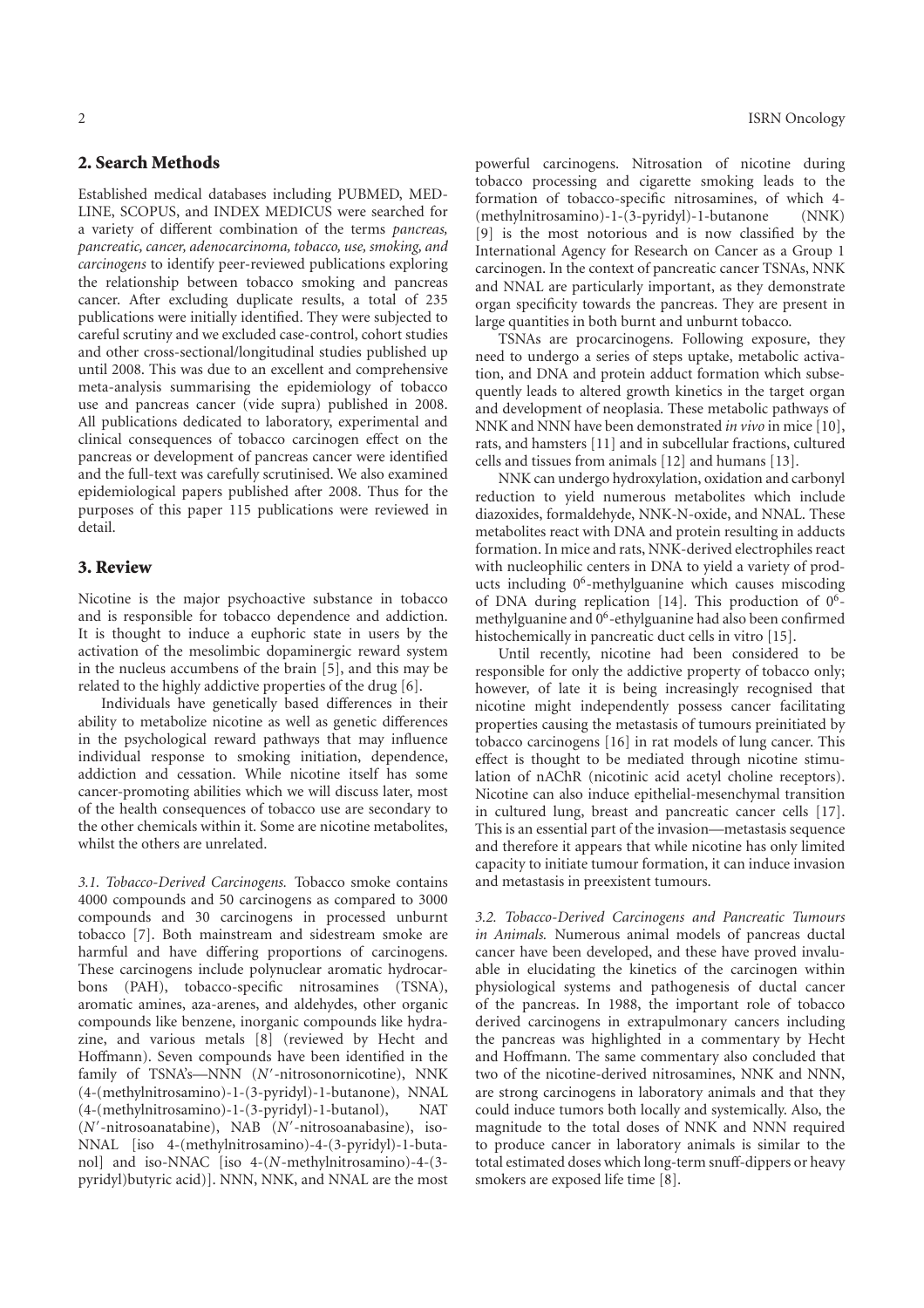In F-344 rats, NNK and NNAL cause development of not only lung but also pancreatic adenocarcinoma. The doses of carcinogens to body weight needed to cause these neoplasms in rats were similar to lifetime exposure of these chemicals in heavy smokers (40 cigarettes/day). This was the first example of pancreatic tumour induction by a constituent of tobacco smoke. NNAL appeared to be the proximate pancreatic carcinogen of NNK as it induced more tumours than NNK [18]. They are the only carcinogens to induce pancreatic adenocarcinoma in animal models when given systemically [18, 19]. Also, in F-344 rats, there is evidence that following oral NNK administration, there is preferential metabolism of NNK to (S)-NNAL followed by its extensive retention in various target tissues including the pancreas of NNK-orally treated animals [20]. Treatment of rats with TSNA's also resulted in the induction of pancreatic acinar cell and ductal cell neoplasms [21].

In rodents it has been shown that NNK and NNAL are excreted in the bile in significant concentrations [22]. If this is true in humans, it may be the route through which activated carcinogens reach the head of pancreas (carcinogen containing bile refluxing into the pancreatic duct). This theory is attractive given that the pancreatic head is the most frequent site for adenocarcinoma [23–25]. A study in rhesus monkeys  $(n = 4)$ , however, found that biliary excretion of the NNK metabolites was significantly less than predicted from rat experiments. Very limited experiments have been performed on this route of TSNA excretion.

*3.3. Tobacco Carcinogens in Humans and Their Relevance to Pancreatic Cancer.* Most animal studies have been extrapolated to humans and the assumption is that the metabolism and physiological distribution kinetics of tobacco derived carcinogens is similar to that in rats and rodents. However, there will be differences in the manner in which our species handles these carcinogens, and a few studies have tried to elucidate this by various means. Essentially, what has been achieved is to show that the pancreas is exposed to these chemicals and that these metabolites bind to pancreatic ductal cell DNA and result in mutations there and that various phenotypic changes occur there including cancer. However the exact mechanism by which these carcinogens turn a normal ductal cell into a malignant one has not been described.

TSNA's (NNK and NNAL) have been detected in the pancreatic juice of smokers in significantly higher quantities as compared to nonsmokers confirming that the pancreas is exposed to these carcinogens [26]. It has been shown that aromatic amines and nitroaromatic hydrocarbons are metabolically activated in the human pancreas [27]. This confirmed that the pancreas is exposed to TSNA's and that these carcinogens may play a role in carcinogenesis at this site [22].

Although a strong correlation had been suggested between cigarette smoking and pancreatic cancer, studies on pathological changes in the pancreas of smokers are infrequent. Tomioka et al. performed a comparative autopsy study on 73 pancreases obtained by autopsy from 42 heavy

cigarette smokers and 31 nonsmoker patients. Although the incidence of pancreatic cancer in smokers was higher than in nonsmokers, the difference was statistically not significant. Ductal changes, including mucinous or squamous cell metaplasia and papillary hyperplasia, were found with equal frequencies in both groups of patients and the authors concluded that the type and the incidence of these ductal alterations were not related to smoking but to the age. There were significant limitations of this autopsy study including limited number of the sections of the pancreas examined, as well as exclusion of other important variables, such as alcohol, diet and diabetes weaken the value of this study [28]. Another autopsy study obtained purified DNA from human lung, liver, bladder, pancreas, breast and cervix of 13 men and 6 women and analysed it for DNA adducts using the nuclease P1 modification of the 32P postlabelling technique. Relatives were asked to provide information on smoking history for deceased subjects. All tissues examined except the breast had detectable adducts. In lung, bladder and pancreatic tissue a characteristic pattern of adducts was seen which had previously been reported as typical of cigarette-smoke-induced damage; diagonal reactive zone [29]. Smokers and former smokers tended to have higher adduct levels than nonsmokers in the tissues examined but this was only significant for the lung. These results confirmed the finding that cigarette smoking is associated with DNA damage in the lung and suggested that similar damage may be related to tobacco-induced neoplasms of other tissues [30]. TSNA's adducts have been found in the pancreas and the levels have correlated with dose and time related to exposure [31].

*3.4. Mechanism of Tobacco-Induced Carcinogenesis in the Pancreas.* Over the past 10–15 years extensive work into the development of pancreatic cancer has been carried out. A model of stepwise progression from normal to malignant cells, and the molecular alterations involved in these has been described [32].

Very similar to the adenoma-carcinoma sequence in the colon, there is neoplastic progression in the pancreatic ducts [33–36]. This progression from a normal pancreatic ductal cell to an infiltrating carcinoma involves sequential multiple genetic alterations. The genetic changes include activating point mutations in K-ras, overexpression of HER-2neu, and inactivation of p16, p53 DPC4, and BRCA2. A gate-keeper gene for the initiation of pancreatic neoplasia has not been indentified and the cause of the ignition of change in a normal ductal cell towards neoplasia is under investigation.

Several mechanisms have been proposed in regard to how tobacco smoking might be involved in pancreatic carcinogenesis such as tobacco-carcinogen-induced adducts resulting in the mutation of the K-ras oncogene and initiating tumorigenesis and subsequent promotion occurring by other factors,. However, this is not yet clear, and other mechanisms such as the autonomic nervous system and its various pathways, lipid peroxidation, and synergistic molecular damage by other environmental, occupational, and other factors may play an important role.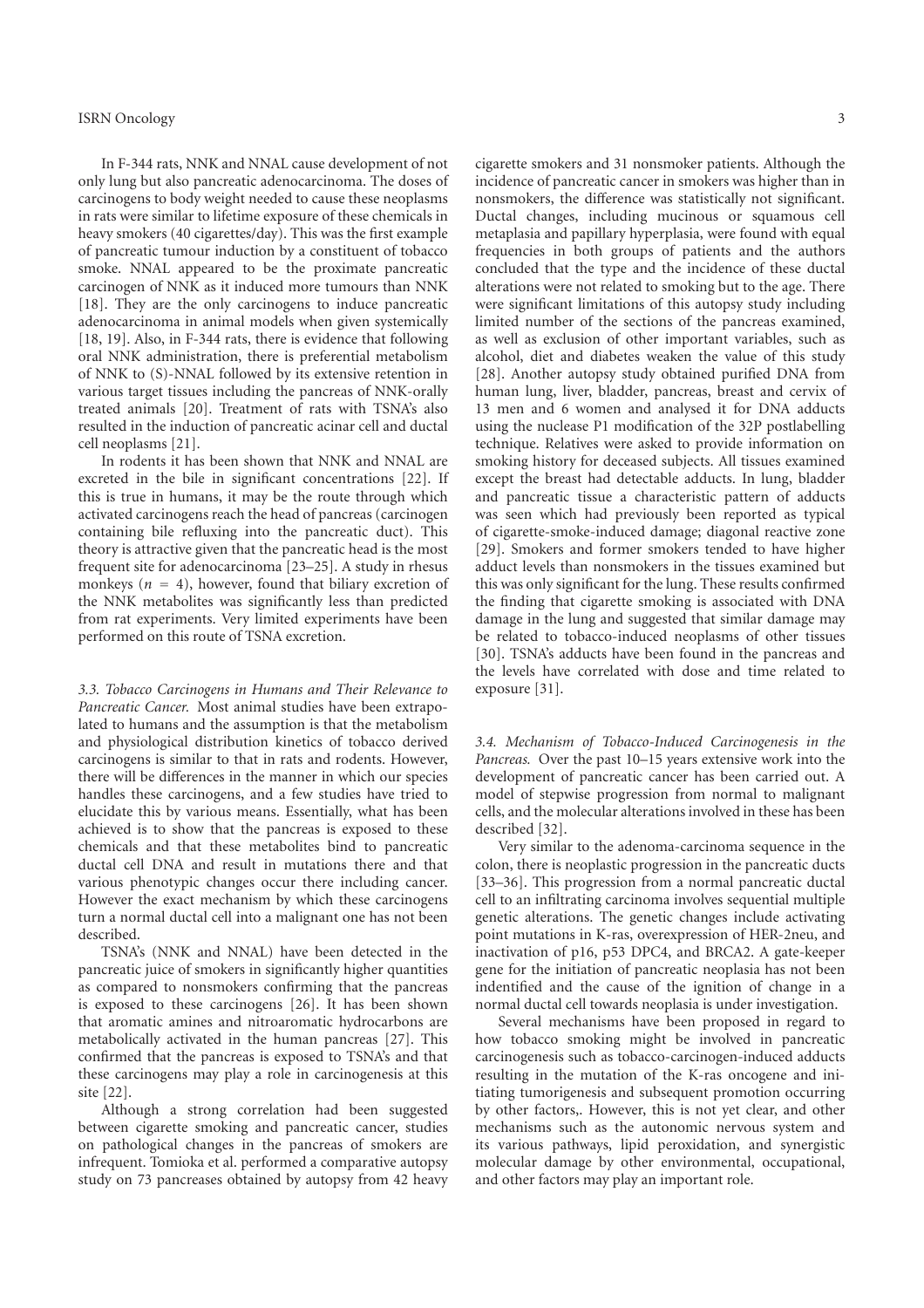*3.4.1. K-ras Mutations, DNA Adducts, and Tobacco in the Initiation of Pancreatic Cancer.* K-ras mutations have been identified in various malignancies, including pancreas cancers. A number of animal studies have been performed examining the hypothesis that tobacco smoking-induced Kras mutations and that these were the beginnings of the malignancy [15, 37, 38]. In one of these models, an in vitro transformation of immortal hamster pancreatic duct cells was studied after exposure to NNK for varying lengths of time. Analysis of pancreatic DNA for K-ras mutation at codons 12, 13, and 61 showed G–A transition at codon 12 of the K-ras oncogene in tumour cells after 1 and 3 days of NNK treatment. However, no mutation was detected in tumour cells developing 5 and 7 days after NNK treatment [15]. One and 3 day NNK-treated cells were able to grow in the absence of growth factors and serum immediately after the treatment. Also, the tumorigenicity of these transformed cells was determined in nude mice, and the cells treated for 1 and 3 days produced well-differentiated neoplasms, while those that were treated for longer durations did not. Thus, it appeared that although K-ras mutation at codon 12 of pancreatic adenocarcinoma was an early event, it was not necessarily required for the development and/or progression of the tumours in nude mice.

Numerous studies have been performed in humans to ascertain the role of K-ras in pancreas development with conflicting results. Two key studies reporting on this issue and had divergent results—Nagata et al. observed a negative association [39], whilst Hruban et al. found a positive association [40]. In a population-based casecontrol study, where information on smoking and other life-style factors was obtained at direct patient interview, no significant association between K-ras mutation and smoking was identified [41]. A meta-analysis of 8 studies investigating K-ras mutations in various cancers including pancreas adenocarcinoma [42], explored the hypothesised association lifetime history of tobacco consumption. No significant association between the frequency of K-ras mutations (OR = 1.26; 95% CI =  $0.82-1.94$ ) and tobacco usage was identified. Subsequently, the PANKRAS 2 study group authors reported a case-case study [43], where they did not find any association between acquisition of K-ras mutations and tobacco smoking. In combination, these studies have contributed to the conclusion that while both smoking and K-Ras mutations are important in the development of pancreas cancer, they are independent of one another.

*3.4.2. Promotion.* Recent studies have demonstrated overexpression of cyclooxygenase and 5-lipoxygenase receptors in exocrine pancreatic carcinomas [44]. Following on from this, Weddle et al. demonstrated high basal levels of arachidonic acid release and expression of m-RNA for *β* adrenergic receptors (1 and 2) in two human cell lines derived from exocrine ductal pancreatic carcinomas. Notably, exogenous NNK promoted DNA synthesis in these cells [45]. This study therefore underlined the importance of *β*-adrenergic mechanisms in pancreas carcinogenesis (as had previously been reported for lung cancer [46, 47].

NNK reportedly binds with high affinity to adrenergic and nicotinic receptors and activates downstream signalling pathways, inducing cellular proliferation cancer cell lines derived from human pancreas, breast and lung malignancies [48]. In a hamster model of exocrine pancreatic cancer induced by transplacental exposure to ethanol and the tobacco-carcinogen NNK [49], Schuller et al. reported a reduction in the development of pancreatic cancer in offspring who had been given the arachidonic acid pathway inhibitors, ibuprofen or MK886. Tumour development was reduced by 50% or 30%, respectively [49]. The reduction was not a result of an interaction with the drugs on NNK metabolism or cancer initiation events, as the NNK was administered as a single dose on day 15 of gestation, while the preventive treatments started 4 weeks later, when the offspring were weaned from their mothers. Of note, no mutations in the Ki-, N-, or H-ras or p53 genes were found in theses tumours.

There is also recent evidence indicating that NNK is an agonist for nicotinic acetylcholine receptors (nAChRs), and in hamsters, NNK-induced alterations in regulatory nAChRs may contribute to the development of smoking-associated PAC and PDAC by disturbing the balance between cancerstimulating and inhibiting neurotransmitters [50].

In combination, these findings suggest that NNK is a *β*adrenergic agonist. *β*-adrenergic, AA-dependent regulatory pathways in pancreatic cancer are a possible novel targetdietary or pharmacologic for cancer intervention strategies [51] in an effort towards the prevention and clinical management of pancreatic cancer.

*3.5. Synergistic Cofactors Contributing to Tobacco Related Pancreatic Carcinogenesis?* While we are beginning to understand some of the key factors involved in pancreatic carcinogenesis, of which smoking is one, the primary etiology of the disease remains poorly understood. Other epidemiological factors may also be important and a genetic predisposition to the disease, supported by reported familial occurrences of the disease [52–54] has long been suspected. As reviewed here, investigators have struggled to show that tobacco contributes directly to the development of acquired mutations in the commonly reported oncogenes and tumour suppressor genes. However, there may well be a more subtle association, with innate or inherited genetic variation, which increases an individuals exposure to damaging agents, or possibly that individuals ability to repair induced DNA damage. There may also be interplay here, as with all polygenic diseases, with other environmental factors.

Certainly, there is a lot of individual variation in the metabolism of the known tobacco-derived carcinogens. Metabolically activated NNN and NNK bind not only to DNA but also to the protein moiety of haemoglobin resulting in globin-carcinogen adducts. Mass-spectroscopic studies have detected a significant overlap of the globin-carcinogen adduct levels between smokers and nonsmokers, suggesting that individuals vary in their ability to activate TSNAs [55]. As previously mentioned, there is also considerable variation in adduct levels in the pancreas at autopsy among smokers,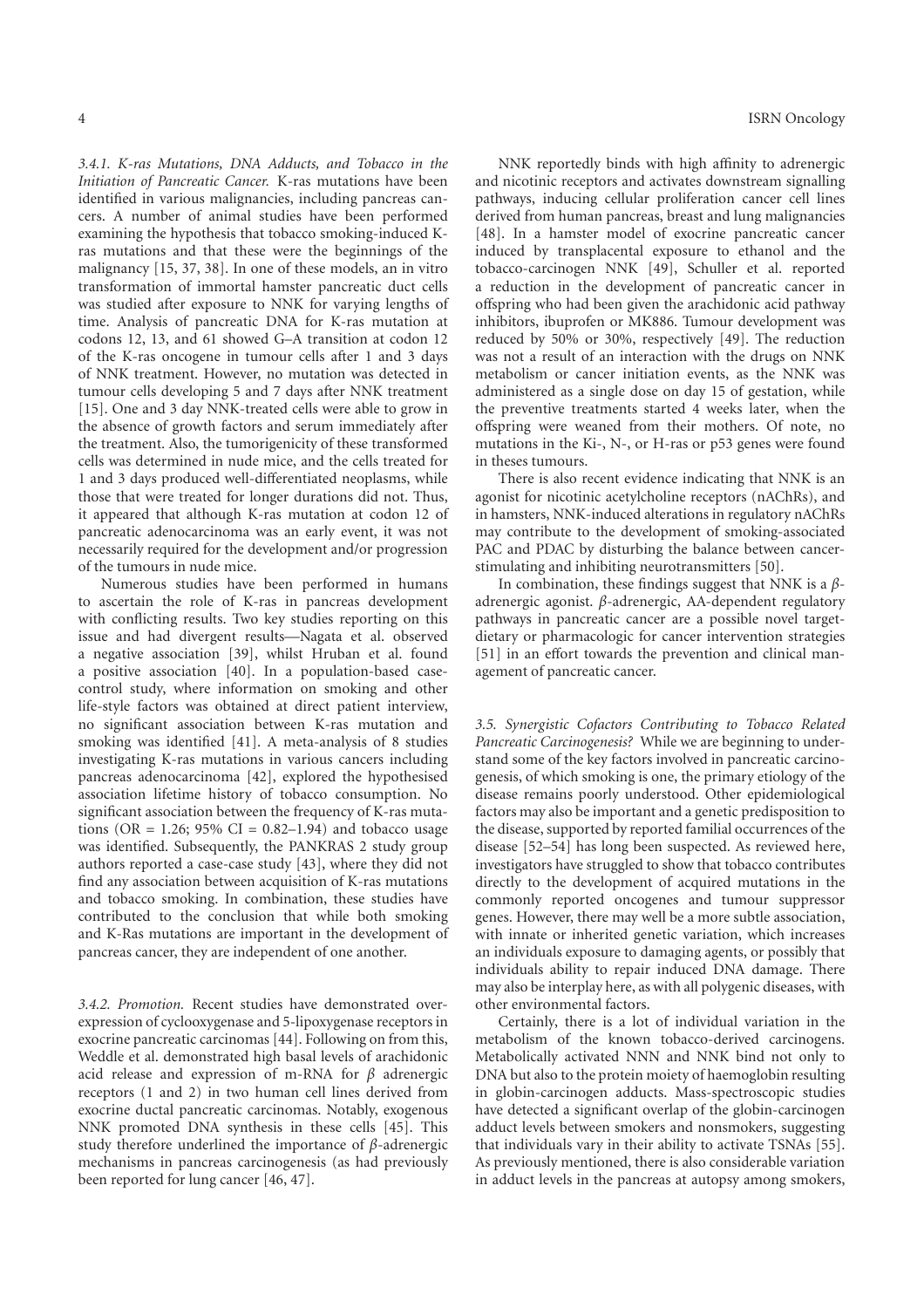which could not be accounted for by duration or daily consumption level [30]. While the evidence for a synergistic role between smoking and other factors is limited, the key suspects are mentioned here.

*(a) Dietary Factors.* Various groups of researchers have explored the interaction of tobacco smoke with dietary and other factors in animal models in an attempt to replicate the scenarios found in humans, and there is evidence that some dietary factors act synergistically with these carcinogens. Coadministration of sinigrin (a glucoside found in some plants of the Brassica family such as brussels sprouts, broccoli, and seeds of black mustard) with NNK, for example, resulted in a significant incidence of pancreatic tumors in rats [56]. In a long-term bioassay (24 months) exploring the interaction of dietary fat and tobacco carcinogens, F344 rats were given NNK, in the drinking water. In addition, one group of rats was given a high-corn oil diet and the second group received a low-corn oil diet. There were control groups with similar diet and on plain tap water only. The NNK + high corn oil group gained more weight and developed more number of pancreas tumours as compared to the NNK + low corn oil group. There was no such effect on development of lung cancers in the animals. This elegant and simple bioassay provided supplementary evidence to corroborate epidemiological studies which had suggested a link between daily fat intake and pancreas cancers in smokers [57].

*(b) Obesity.* Obesity is now recognised as a risk factor in development of all cancers, but this is particularly so for pancreatic cancer. Wang et al. reported a 2.6 fold increase in relative risk of a pancreatic cancer associated death in individuals with a body mass index greater than or equal to 35. The animal study above, in which the fatter NNK group fed corn oil developed more pancreatic cancers, supports this although the actual cause is as yet unclear. A further study demonstrated that body mass index was positively correlated to the levels of DNA, lipid peroxidation related adducts and the total aromatic adducts in pancreatic tumour tissues [58]. These observations support the hypothesis that DNA damage related to a combination of carcinogen exposure and lipid peroxidation may be involved in human pancreatic carcinogenesis.

*(c) Alcohol.* A key dietary factor worthy of independent mention is alcohol. Alcohol has long been suspected of contributing to pancreatic cancer development [59, 60], but a synergistic role with tobacco exposure has also been considered. In pregnant animal models, NNK can cross the placenta following tracheal administration and cause its carcinogenic effect-pancreas cancer on the foetus. Concomitant administration of ethanol can greatly potentiated this effect [61], but other than recommending that pregnant women neither drink nor smoke, the human relevance of these findings is unclear. The PANKRAS 1 study investigated the presence of K-Ras mutations in patients who either smoked, or drank alcohol, or did both. The information in this study was taken from patient notes rather than a questionnaire,

but reported a higher risk only in those who did one or the other, rather than both [62]. As discussed previously, the frequency of K-Ras mutations is probably not the best tool to assess the impact of suspected carcinogens, and the true impact of smoking in combination with alcohol on pancreatic carcinogenesis has yet to be determined.

*(d) Genetic Factors.* A genetic predisposition is frequently alluded to in reviews of the aetiology of pancreatic cancers [63, 64] and certainly there are genetic disorders, such as Hereditary pancreatitis [65, 66], the Liefraumeni syndrome [67], Peutz-Jeghers syndrome [68] and Hereditary nonpolyposis colon cancer syndrome [69]. Familial atypical melanoma mole syndrome [70] where pancreatic cancer is a major feature. Furthermore, familial pancreatic cancer is a well recognised entity [71–73]. A recent retrospective crosssectional cases-only study suggested an increased risk for pancreas cancer when multiple environmental risk factors (including tobacco smoke exposure) were present on a background of a family history of pancreas cancer [74]. This study has again emphasised the role of environmental factors in modulating the genetic risk for development of pancreas cancer.

When considering potential synergy between innate susceptibility and tobacco derived carcinogens, we are beginning to look toward genetic variability in the ways in which tobacco derived compounds or metabolites interact with targets, are metabolised, or even the ways in which the damage incurred is repaired. Polymorphisms in genes coding for dopamine receptors and transporters, nicotinic receptors and serotonin receptors, neurotransmitters and transporters [75] may be relevant, and certainly understanding the genetic factors involved in addiction may ultimately result in more effective tobacco cessation programs reducing the incidence of tobacco related diseases, including pancreatic cancer. In addition, however, we are beginning to understand individual variability of susceptibility to damage at a more molecular level.

Both the quantity and duration of exposure to carcinogens may determine adduct formation or the capacity to cause damage. The carcinogens themselves may be metabolised at different rates in individuals. In human pancreatic tissues, there is individual variability in the capacity for, and stereoselectivity of, carbonyl reduction of NNK. In individuals whose microsomes metabolize NNK at a lower rate but form predominantly (S)-NNAL, "stereoselective localization of (S)-NNAL" in the human pancreas might occur, similar to the rat lung, where S-NNAL gets retained resulting in higher incidence of cancers there [76].

One family of proteins with an important role in the metabolism of foreign compounds and drugs, and, therefore, a key suspect in promoting cancer predisposition if relatively ineffective in some circumstances, are the cytochrome P450 (CYP) superfamily. There is a vast literature reporting various genetic polymorphism in CYPs which increase cancer susceptibility. As yet, this is largely unconfirmed, with the exception of CYP2A6 polymorphism and tobacco-induced cancer [77, 78]. The role of these in tobacco related cancer has been summarised by others [78–80] and is not discussed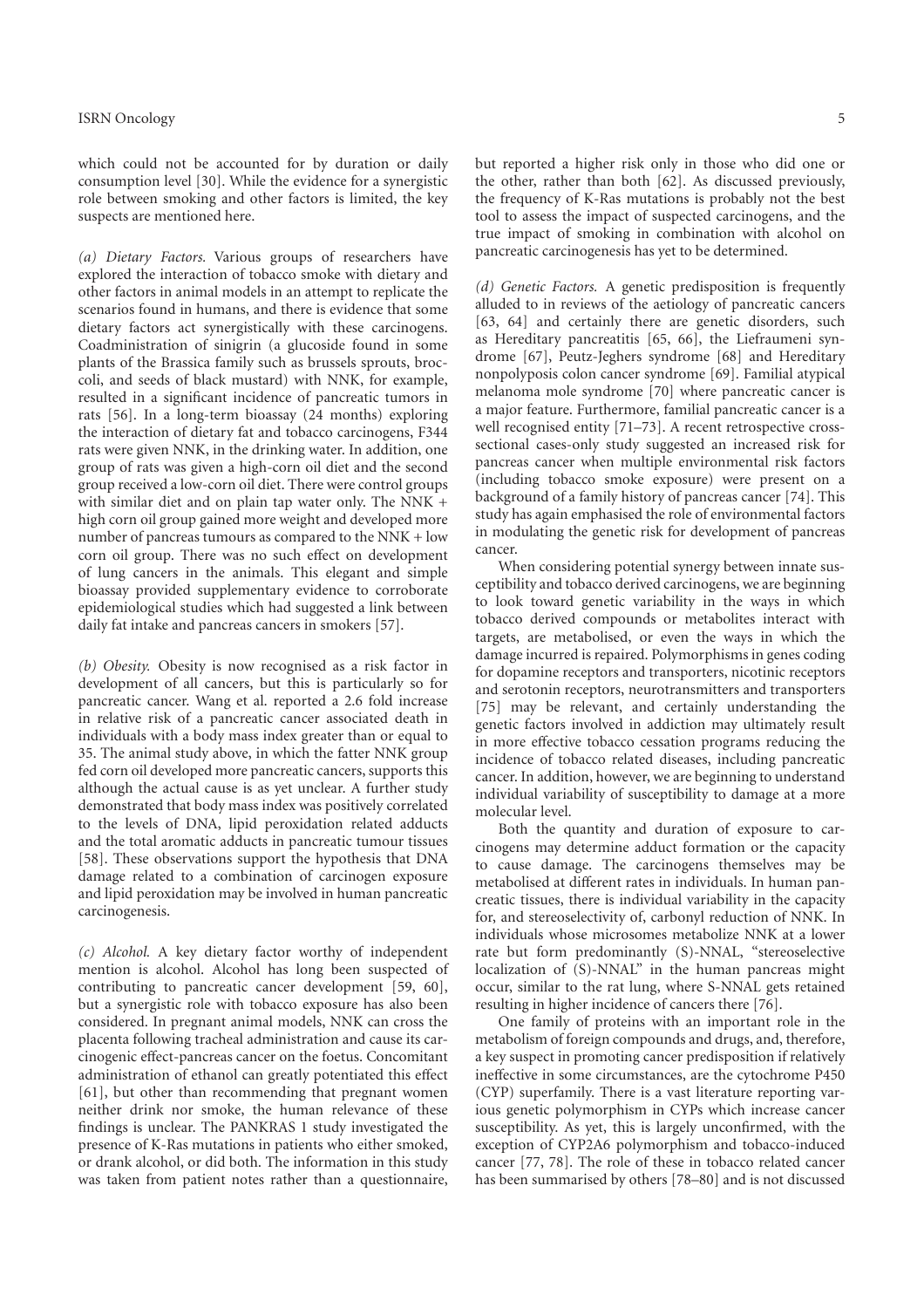in depth here. In summary, although they have significant effects on tobacco-derived carcinogen metabolism, they are not considered to play an important role in pancreas cancer causation. Phase-2 metabolising enzymes such as Uridinediphospho-glucuronosyl transferase (UDPGT) [81], Glutathione S-transferase (GST) [82–85] have also been studied but are reported from relatively small single institution studies and need validation in large case-control molecular epidemiological studies.

As well as variability in the capacity to cause damage, those pathways involved in the repair of damage have been studied, with significant individual variation reported. In particular, the role of polymorphisms of genes coding for enzymes and proteins within key metabolic and DNA repair pathways in modulating risk for human pancreas cancer is being investigated and has been the subject of recent reviews [86–88]. Numerous small single centre studies exploring the role of gene-environment interaction and interindividual variability in susceptibility to tobacco derived carcinogen damage [77, 89–95] have recently been reported and require validation. In addition, genome wide association studies (GWAS) in large numbers of individuals with pancreatic cancer are being performed and may ultimately lead us closer to the key genetic factors involved. The first of these confirmed an earlier epidemiologic finding that blood group O results in a decreased risk for pancreas cancer [96]. Another GWAS in Japanese individuals, who have a particularly high risk of pancreatic cancer, was reported in 2010 and identified genes on chromosomes on 6, 7, and 12 [97] and A further similar but larger study has suggested other specific loci on chromosomes 1, 5, and 13 to be associated with an increased risk for the malignancy; however, the functional significance of these findings is not clear.

#### 4. Conclusion

Tobacco, as it is used in its most prevalent form, that is, smoking, is the most important risk factor for the development of pancreas cancer. There is compelling epidemiological evidence for a disease-causation effect for this which is backed up by physiological evidence based on laboratory studies on subcellular fractions, cell lines derived from human and animal models of the disease, whole animal models and human studies. There is also significant evidence for interindividual variation in susceptibility to tobaccoderived carcinogens which is a field of intense current research. Understanding of the role of not only tobacco carcinogens, but also the possible toxic role of nicotine itself in humans needs to be emphasised in public awareness campaigns.

Further work is urgently required to explore the complex interactions between genetic, life-style/environmental factors at both laboratory and population levels to understand the disease better and enable improvement in outcome by not only earlier diagnosis, but also innovative and newer modes of intervention.

#### 6 ISRN Oncology

#### References

- [1] N. A. van der Gaag and D. J. Gouma, "PBD treatment of cancer of the head of the pancreas," *Nature Reviews Clinical Oncology*, vol. 7, no. 11, 2010.
- [2] United States. Public Health Service. Office of the Surgeon General., United States. Office on Smoking and Health, *The health consequences of smoking : a report of the Surgeon General*, U.S. Deptartment of Health and Human Services, Public Health Service, Rockville, Md, USA, 2004.
- [3] S. Iodice, S. Gandini, P. Maisonneuve, and A. B. Lowenfels, "Tobacco and the risk of pancreatic cancer: a review and metaanalysis," *Langenbeck's Archives of Surgery*, vol. 393, no. 4, pp. 535–545, 2008.
- [4] R. H. Hruban, N. V. Adsay, J. Albores-Saavedra et al., "Pancreatic intraepithelial neoplasia: a new nomenclature and classification system for pancreatic duct lesions," *American Journal of Surgical Pathology*, vol. 25, no. 5, pp. 579–586, 2001.
- [5] R. A. Wise and P. P. Rompre, "Brain dopamine and reward," *Annual Review of Psychology*, vol. 40, pp. 191–225, 1989.
- [6] D. J. K. Balfour, "The neurobiology of tobacco dependence: a preclinical perspective on the role of the dopamine projections to the nucleus," *Nicotine and Tobacco Research*, vol. 6, no. 6, pp. 899–912, 2004.
- [7] S. S. Hecht, "Biochemistry, biology, and carcinogenicity of tobacco-specific N- nitrosamines," *Chemical Research in Toxicology*, vol. 11, no. 6, pp. 559–603, 1998.
- [8] S. S. Hecht and D. Hoffmann, "Tobacco-specific nitrosamines, an important group of carcinogens in tobacco and tobacco smoke," *Carcinogenesis*, vol. 9, no. 6, pp. 875–884, 1988.
- D. Hoffmann, J. D. Adams, J. J. Piade, and S. S. Hecht, "Chemical studies on tobacco smoke LXVIII. Analysis of volatile and tobacco-specific nitrosamines in tobacco products," *IARC Scientific Publications*, no. 31, pp. 507–516, 1980.
- [10] S. S. Hecht, M. A. Morse, S. Amin et al., "Rapid singledose model for lung tumor induction in A/J mice by 4- (methylnitrosamino)-1-(3-pyridyl)-1-butanone and the effect of diet," *Carcinogenesis*, vol. 10, no. 10, pp. 1901–1904, 1989.
- [11] S. S. Hecht, J. D. Adams, S. Numoto, and D. Hoffmann, "Induction of respiratory tract tumors in Syrian golden hamsters by a single dose of 4-(methylnitrosamino)-1-(3-pyridyl)- 1-butanone (NNK) and the effect of smoke inhalation," *Carcinogenesis*, vol. 4, no. 10, pp. 1287–1290, 1983.
- [12] S. E. Murphy, R. Heiblum, and N. Trushin, "Comparative metabolism of N'-nitrosonornicotine and 4- (methylnitrosamino)-1-(3-pyridyl)-1-butanone by cultured F344 rat oral tissue and esophagus," *Cancer Research*, vol. 50, no. 15, pp. 4685–4691, 1990.
- [13] A. Castonguay, G. D. Stoner, H. A. J. Schut, and S. S. Hecht, "Metabolism of tobacco-specific N-nitrosamines by cultured human tissues," *Proceedings of the National Academy of Sciences of the United States of America*, vol. 80, no. 21, pp. 6694–6697, 1983.
- [14] P. Upadhyaya, B. R. Lindgren, and S. S. Hecht, "Comparative levels of O6-methylguanine, pyridyloxobutyl-, and pyridylhydroxybutyl-DNA adducts in lung and liver of rats treated chronically with the tobacco-specific carcinogen 4-(methylnitrosamino)-1-(3-pyridyl)-1- butanone," *Drug Metabolism and Disposition*, vol. 37, no. 6, pp. 1147–1151, 2009.
- [15] K. Baskaran, S. Laconi, and M. K. Reddy, "Transformation of hamster pancreatic duct cells by 4-(methylnitrosamino)-1-(3 pyridyl)-1-butanone (NNK), in vitro," *Carcinogenesis*, vol. 15, no. 11, pp. 2461–2466, 1994.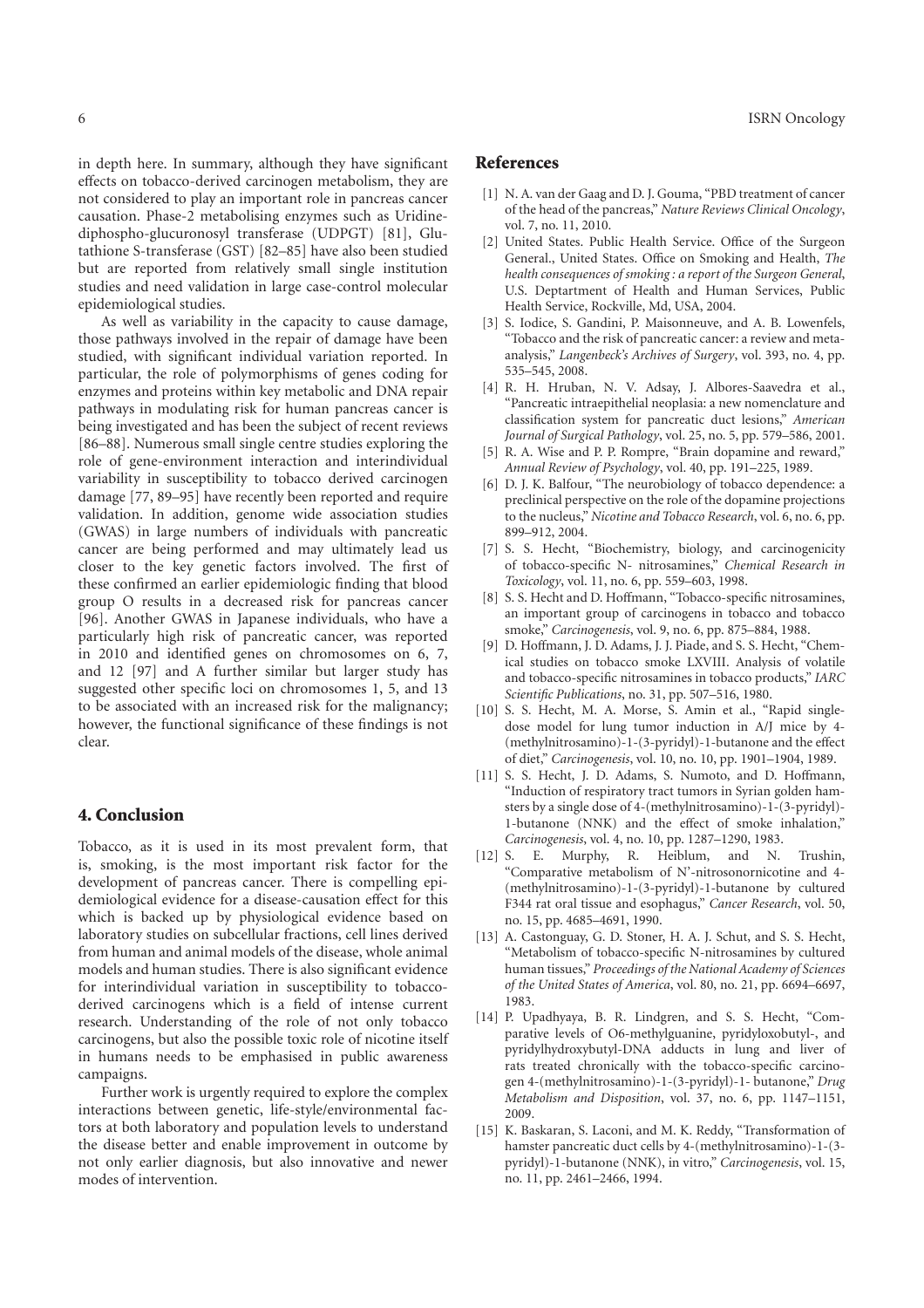- [16] R. Davis, W. Rizwani, S. Banerjee et al., "Nicotine promotes tumor growth and metastasis in mouse models of lung cancer," *PLoS ONE*, vol. 4, no. 10, Article ID e7524, 2009.
- [17] P. Dasgupta, W. Rizwani, S. Pillai et al., "Nicotine induces cell proliferation, invasion and epithelial-mesenchymal transition in a variety of human cancer cell lines," *International Journal of Cancer*, vol. 124, no. 1, pp. 36–45, 2009.
- [18] A. Rivenson, D. Hoffmann, B. Prokopczyk, S. Amin, and S. S. Hecht, "Induction of lung and exocrine pancreas tumors in F344 rats by tobacco-specific and Areca-derived Nnitrosamines," *Cancer Research*, vol. 48, no. 23, pp. 6912–6917, 1988.
- [19] D. Hoffmann, A. Rivenson, F. L. Chung, and S. S. Hecht, "Nicotine-derived N-nitrosamines (TSNA) and their relevance in tobacco carcinogenesis," *Critical Reviews in Toxicology*, vol. 21, no. 4, pp. 305–311, 1991.
- [20] S. Zhang, M. Wang, P. W. Villalta et al., "Analysis of pyridyloxobutyl and pyridylhydroxybutyl DNA adducts in extrahepatic tissues of F344 rats treated chronically with 4-(methylnitrosamino) -1-(3-pyridyl)-1-butanone and enantiomers of 4-(methylnitrosamino)-1-(3-pyridyl) -1-butanol," *Chemical Research in Toxicology*, vol. 22, no. 5, pp. 926–936, 2009.
- [21] P. M. Pour and A. Rivenson, "Induction of a mixed ductalsquamous-islet cell carcinoma in a rat treated with a tobaccospecific carcinogen," *American Journal of Pathology*, vol. 134, no. 3, pp. 627–631, 1989.
- [22] J. Schulze, E. Richter, U. Binder, and W. Zwickenpflug, "Billiary excretion of 4-(methylnitrosamino)-1-(3-pyridyl)-1 butanone in the rat," *Carcinogenesis*, vol. 13, no. 11, pp. 1961– 1965, 1992.
- [23] M. Niedergethmann, M. Rexin, R. Hildenbrand et al., "Prognostic implications of routine, immunohistochemical, and molecular staging in resectable pancreatic adenocarcinoma," *American Journal of Surgical Pathology*, vol. 26, no. 12, pp. 1578–1587, 2002.
- [24] K. C. Conlon, D. S. Klimstra, and M. F. Brennan, "Longterm survival after curative resection for pancreatic ductal adenocarcinoma: clinicopathologic analysis of 5-year survivors," *Annals of Surgery*, vol. 223, no. 3, pp. 273–279, 1996.
- [25] A. Iakimov and I. Zheleva, "Pancreatic cancer. I. The age distribution and location of the tumor process in the gland (a statistical analysis based on autopsy data from the Department of Pathological Anatomy of the Biomedical Research Institute over the 25 years from 1963–1987," *Khirurgiia*, vol. 44, no. 1, pp. 28–31, 1991.
- [26] B. Prokopczyk, D. Hoffmann, M. Bologna et al., "Identification of tobacco-derived compounds in human pancreatic juice," *Chemical Research in Toxicology*, vol. 15, no. 5, pp. 677– 685, 2002.
- [27] K. E. Anderson, G. J. Hammons, F. F. Kadlubar et al., "Metabolic activation of aromatic amines by human pancreas," *Carcinogenesis*, vol. 18, no. 5, pp. 1085–1092, 1997.
- [28] T. Tomioka, A. Andren-Sandberg, H. Fujii, H. Egami, Y. Takiyama, and P. M. Pour, "Comparative histopathological findings in the pancreas of cigarette smokers and nonsmokers," *Cancer Letters*, vol. 55, no. 2, pp. 121–128, 1990.
- [29] E. Randerath, D. Mittal, and K. Randerath, "Tissue distribution of covalent DNA damage in mice treated dermally with cigarette 'tar' preference for lung and heart DNA," *Carcinogenesis*, vol. 9, no. 1, pp. 75–80, 1988.
- [30] J. Cuzick, M. N. Routledge, D. Jenkins, and R. C. Garner, "DNA adducts in different tissues of smokers and nonsmokers," *International Journal of Cancer*, vol. 45, no. 4, pp. 673–678, 1990.
- [31] E. Randerath and K. Randerath, "Monitoring tobacco smokeinduced DNA damage by 32P-postlabelling," *IARC Scientific Publications*, no. 124, pp. 305–314, 1993.
- [32] J. Geradts, R. H. Hruban, M. Schutte, S. E. Kern, and R. Maynard, "Immunohistochemical p16(INK4a) analysis of archival tumors with deletion, hypermethylation, or mutation of the CDKN2/MTS1 gene: a comparison of four commercial antibodies," *Applied Immunohistochemistry*, vol. 8, no. 1, pp. 71–79, 2000.
- [33] R. H. Hruban, M. Goggins, J. Parsons, and S. E. Kern, "Progression model for pancreatic cancer," *Clinical Cancer Research*, vol. 6, no. 8, pp. 2969–2972, 2000.
- [34] M. Goggins, R. H. Hruban, and S. E. Kern, "BRCA2 is inactivated late in the development of pancreatic intraepithelial neoplasia: evidence and implications," *American Journal of Pathology*, vol. 156, no. 5, pp. 1767–1771, 2000.
- [35] R. E. Wilentz, M. Goggins, M. Redston et al., "Genetic, immunohistochemical, and clinical features of medullary carcinoma of the pancreas: a newly described and characterized entity," *American Journal of Pathology*, vol. 156, no. 5, pp. 1641–1651, 2000.
- [36] R. E. Wilentz, C. A. Iacobuzio-Donahue, P. Argani et al., "Loss of expression of Dpc4 in pancreatic intraepithelial neoplasia: evidence that DPC4 inactivation occurs late in neoplastic progression," *Cancer Research*, vol. 60, no. 7, pp. 2002–2006, 2000.
- [37] M. Tsutsumi, S. Kondoh, O. Noguchi et al., "K-ras gene mutation in early ductal lesions induced in a rapid production model for pancreatic carcinomas in Syrian hamsters," *Japanese Journal of Cancer Research*, vol. 84, no. 11, pp. 1101–1105, 1993.
- [38] M. Tsutsumi, Y. Murakami, S. Kondoh et al., "Comparison of K-ras oncogene activation in pancreatic duct carcinomas and cholangiocarcinomas induced in hamsters by N-nitrosobis(2 hydroxypropyl)amine," *Japanese Journal of Cancer Research*, vol. 84, no. 9, pp. 956–960, 1993.
- [39] Y. Nagata, M. Abe, K. Motoshima, E. Nakayama, and H. Shiku, "Frequent glycine-to-aspartic acid mutations at codon 12 of c-Ki-ras gene in human pancreatic cancer in Japanese," *Japanese Journal of Cancer Research*, vol. 81, no. 2, pp. 135–140, 1990.
- [40] R. H. Hruban, A. D. M. van Mansfeld, G. J. A. Offerhaus et al., "K-ras oncogene activation in adenocarcinoma of the human pancreas: a study of 82 carcinomas using a combination of mutant-enriched polymerase chain reaction analysis and allele-specific oligonucleotide hybridization," *American Journal of Pathology*, vol. 143, no. 2, pp. 545–554, 1993.
- [41] R. J. C. Slebos, J. A. Hoppin, P. E. Tolbert et al., "K-ras and p53 in pancreatic cancer: association with medical history, histopathology, and environmental exposures in a populationbased study," *Cancer Epidemiology Biomarkers and Prevention*, vol. 9, no. 11, pp. 1223–1232, 2000.
- [42] M. Porta, M. Crous-Bou, P. A. Wark et al., "Cigarette smoking and K-ras mutations in pancreas, lung and colorectal adenocarcinomas: etiopathogenic similarities, differences and paradoxes," *Mutation Research*, vol. 682, no. 2-3, pp. 83–93, 2009.
- [43] M. Crous-Bou, M. Porta, T. López et al., "Lifetime history of tobacco consumption and K-ras mutations in exocrine pancreatic cancer," *Pancreas*, vol. 35, no. 2, pp. 135–141, 2007.
- [44] H. M. Schuller, G. Kabalka, G. Smith, A. Mereddy, M. Akula, and M. Cekanova, "Detection of overexpressed COX-2 in precancerous lesions of hamster pancreas and lungs by molecular imaging: implications for early diagnosis and prevention," *ChemMedChem*, vol. 1, no. 6, pp. 603–610, 2006.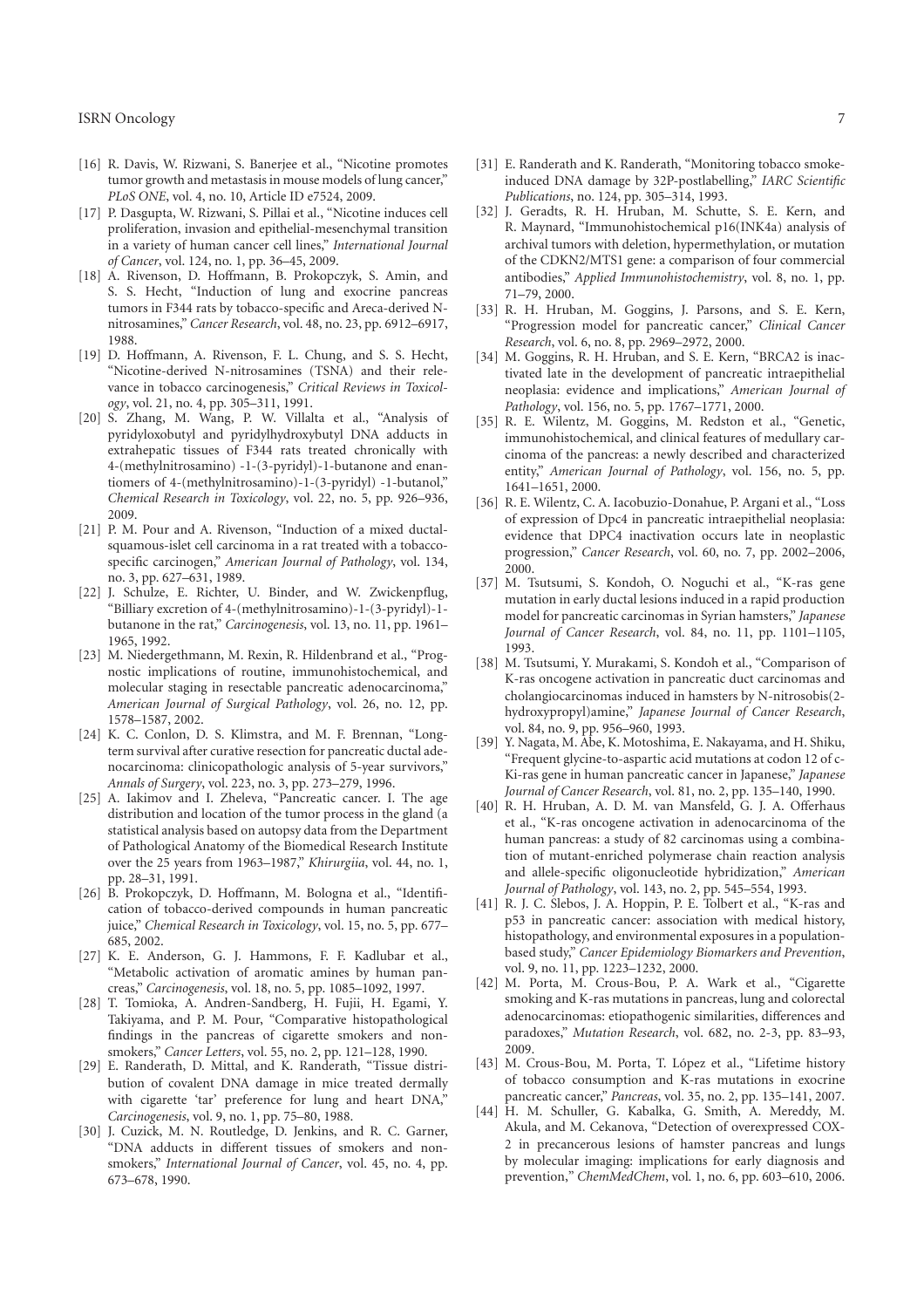- [45] D. L. Weddle, P. Tithoff, M. Williams, and H. M. Schuller, "*β*-Adrenergic growth regulation of human cancer cell lines derived from pancreatic ductal carcinomas," *Carcinogenesis*, vol. 22, no. 3, pp. 473–479, 2001.
- [46] H. M. Schuller, P. K. Tithof, M. Williams, and H. Plummer III, "The tobacco-specific carcinogen 4-(methylnitrosamino)- 1-(3-pyridyl)-1- butanone is a *β*-adrenergic agonist and stimulates DNA synthesis in lung adenocarcinoma via *β*adrenergic receptor-mediated release of arachidonic acid," *Cancer Research*, vol. 59, no. 18, pp. 4510–4515, 1999.
- [47] P. G. Park, J. Merryman, M. Orloff, and H. M. Schuller, "*β*adrenergic mitogenic signal transduction in peripheral lung adenocarcinoma: implications for individuals with preexisting chronic lung disease," *Cancer Research*, vol. 55, no. 16, pp. 3504–3508, 1995.
- [48] H. M. Schuller, "Neurotransmitter receptor-mediated signaling pathways as modulators of carcinogenesis," *Progress in Experimental Tumor Research*, vol. 39, pp. 45–63, 2007.
- [49] H. Schuller, L. Zhang, D. L. Weddle, A. Castonguay, K. Walker, and M. S. Miller, "The cyclooxygenase inhibitor ibuprofen and the FLAP inhibitor MK886 inhibit pancreatic carcinogenesis induced in hamsters by transplacental exposure to ethanol and the tobacco carcinogen NNK," *Journal of Cancer Research and Clinical Oncology*, vol. 128, no. 10, pp. 525–532, 2002.
- [50] H. A. N. Al-Wadei and H. M. Schuller, "Nicotinic receptorassociated modulation of stimulatory and inhibitory neurotransmitters in NNK-induced adenocarcinoma of the lungs and pancreas," *Journal of Pathology*, vol. 218, no. 4, pp. 437– 445, 2009.
- [51] S. Subongkot, D. Frame, W. Leslie, and D. Drajer, "Selective cyclooxygenase-2 inhibition: a target in cancer prevention and treatment," *Pharmacotherapy*, vol. 23, no. 1, pp. 9–28, 2003.
- [52] P. Ghadirian, A. Simard, and J. Baillargeon, "Cancer of the pancreas in two brothers and one sister," *International Journal of Pancreatology*, vol. 2, no. 5-6, pp. 383–391, 1987.
- [53] M. Del Chiaro, A. Zerbi, M. Falconi et al., "Cancer risk among the relatives of patients with pancreatic ductal adenocarcinoma," *Pancreatology*, vol. 7, no. 5-6, pp. 459–469, 2007.
- [54] P. Ghadirian, P. Boyle, A. Simard, J. Baillargeon, P. Maisonneuve, and C. Perret, "Reported family aggregation of pancreatic cancer within a population-based case-control study in the Francophone Community in Montreal, Canada," *International Journal of Pancreatology*, vol. 10, no. 3-4, pp. 183–196, 1991.
- [55] S. S. Hecht, S. G. Carmella, P. G. Foiles, and S. E. Murphy, "Biomarkers for human uptake and metabolic activation of tobacco-specific nitrosamines," *Cancer Research*, vol. 54, no. 7, supplement, pp. 1912–7917, 1994.
- [56] M. A. Morse, C. X. Wang, S. G. Amin, S. S. Hecht, and F. L. Chung, "Effects of dietary sinigrin or indole-3 carbinol on O6-methylguanine-DNA-transmethylase activity and 4-(methylnitrosamino)-1-(3-pyridyl)-1-butanoneinduced DNA methylation and tumorigenicity in F344 rats," *Carcinogenesis*, vol. 9, no. 10, pp. 1891–1895, 1988.
- [57] D. Hoffmann, A. Rivenson, R. Abbi, and E. L. Wynder, "A study of tobacco carcinogenesis: effect of the fat content of the diet on the carcinogenic activity of 4-(methylnitrosamino)-1- (3-pyridyl)-1- butanone in F344 rats," *Cancer Research*, vol. 53, no. 12, pp. 2758–2761, 1993.
- [58] M. Wang, J. L. Abbruzzese, H. Friess et al., "DNA adducts in human pancreatic tissues and their potential role in carcinogenesis," *Cancer Research*, vol. 58, no. 1, pp. 38–41, 1998.
- [59] M. Voirol, F. Infante, O. Brahime-Reteno, L. Raymond, V. Hollenweger, and E. Loizeau, "Alcohol, tobacco and food consumption in pancreatic diseases. Preliminary results of a study of 1000 cases," *Schweizerische Medizinische Wochenschrift*, vol. 110, no. 22, pp. 854–855, 1980.
- [60] I. Heuch, G. Kvale, B. K. Jacobsen, and E. Bjelke, "Use of alcohol, tobacco and coffee, and risk of pancreatic cancer," *British Journal of Cancer*, vol. 48, no. 5, pp. 637–643, 1983.
- [61] H. M. Schuller, R. Jorquera, A. Reichert, and A. Castonguay, "Transplacental induction of pancreas tumors in hamsters by ethanol and the tobacco-specific nitrosamine 4- (methylnitrosamino)-1-(3-pyridyl)-1-butanone," *Cancer Research*, vol. 53, no. 11, pp. 2498–2501, 1993.
- [62] N. Malats, M. Porta, J. M. Corominas, J. L. Piñol, J. Rifà, and F. X. Real, "Ki-ras mutations in exocrine pancreatic cancer: association with clinico-pathological characteristics and with tobacco and alcohol consumption," *International Journal of Cancer*, vol. 70, no. 6, pp. 661–667, 1997.
- [63] P. D. L. M. Hall, R. E. Wilentz, W. de Klerk, and P. P. C. Bornman, "Premalignant conditions of the pancreas," *Pathology*, vol. 34, no. 6, pp. 504–517, 2002.
- [64] S. Landi, "Genetic predisposition and environmental risk factors to pancreatic cancer: a review of the literature," *Mutation Research*, vol. 681, no. 2-3, pp. 299–307, 2009.
- [65] D. C. Whitcomb and C. D. Ulrich II, "Hereditary pancreatitis: new insights, new directions," *Bailliere's Best Practice in Clinical Gastroenterology*, vol. 13, no. 2, pp. 253–263, 1999.
- [66] M. D. Finch, N. Howes, I. Ellis et al., "Hereditary pancreatitis and familial pancreatic cancer," *Digestion*, vol. 58, no. 6, pp. 564–569, 1997.
- [67] J. M. Birch, R. D. Alston, R. J. Q. McNally et al., "Relative frequency and morphology of cancers in carriers of germline TP53 mutations," *Oncogene*, vol. 20, no. 34, pp. 4621–4628, 2001.
- [68] F. M. Giardiello, J. D. Brensinger, A. C. Tersmette et al., "Very high risk of cancer in familial Peutz-Jeghers syndrome," *Gastroenterology*, vol. 119, no. 6, pp. 1447–1453, 2000.
- [69] H. T. Lynch, S. J. Lanspa, B. M. Boman et al., "Hereditary nonpolyposis colorectal cancer—lynch syndromes I and II," *Gastroenterology Clinics of North America*, vol. 17, no. 4, pp. 679–712, 1988.
- [70] H. T. Lynch, R. M. Fusaro, and W. J. Kimberling, "Familial atypical multiple mole-melanoma (FAMMM) syndrome: segregation analysis," *Journal of Medical Genetics*, vol. 20, no. 5, pp. 342–344, 1983.
- [71] M. Del Chiaro, A. Zerbi, G. Capurso et al., "Familial pancreatic cancer in Italy. Risk assessment, screening programs and clinical approach: a position paper from the Italian Registry," *Digestive and Liver Disease*, vol. 42, no. 9, pp. 597–605, 2010.
- [72] C. Shi, R. H. Hruban, and A. P. Klein, "Familial pancreatic cancer," *Archives of Pathology and Laboratory Medicine*, vol. 133, no. 3, pp. 365–374, 2009.
- [73] T. A. Brentnall, "Management strategies for patients with hereditary pancreatic cancer," *Current Treatment Options in Oncology*, vol. 6, no. 5, pp. 437–445, 2005.
- [74] T. P. Yeo, R. H. Hruban, J. Brody, K. Brune, S. Fitzgerald, and C. J. Yeo, "Assessment of "gene-environment" interaction in cases of familial and sporadic pancreatic cancer," *Journal of Gastrointestinal Surgery*, vol. 13, no. 8, pp. 1487–1494, 2009.
- [75] S. L. MacLeod and P. Chowdhury, "The genetics of nicotine dependence: relationship to pancreatic cancer," *World Journal of Gastroenterology*, vol. 12, no. 46, pp. 7433–7439, 2006.
- [76] Y. Lao, N. Yu, F. Kassie, P. W. Villalta, and S. S. Hecht, "Formation and accumulation of pyridyloxobutyl DNA adducts